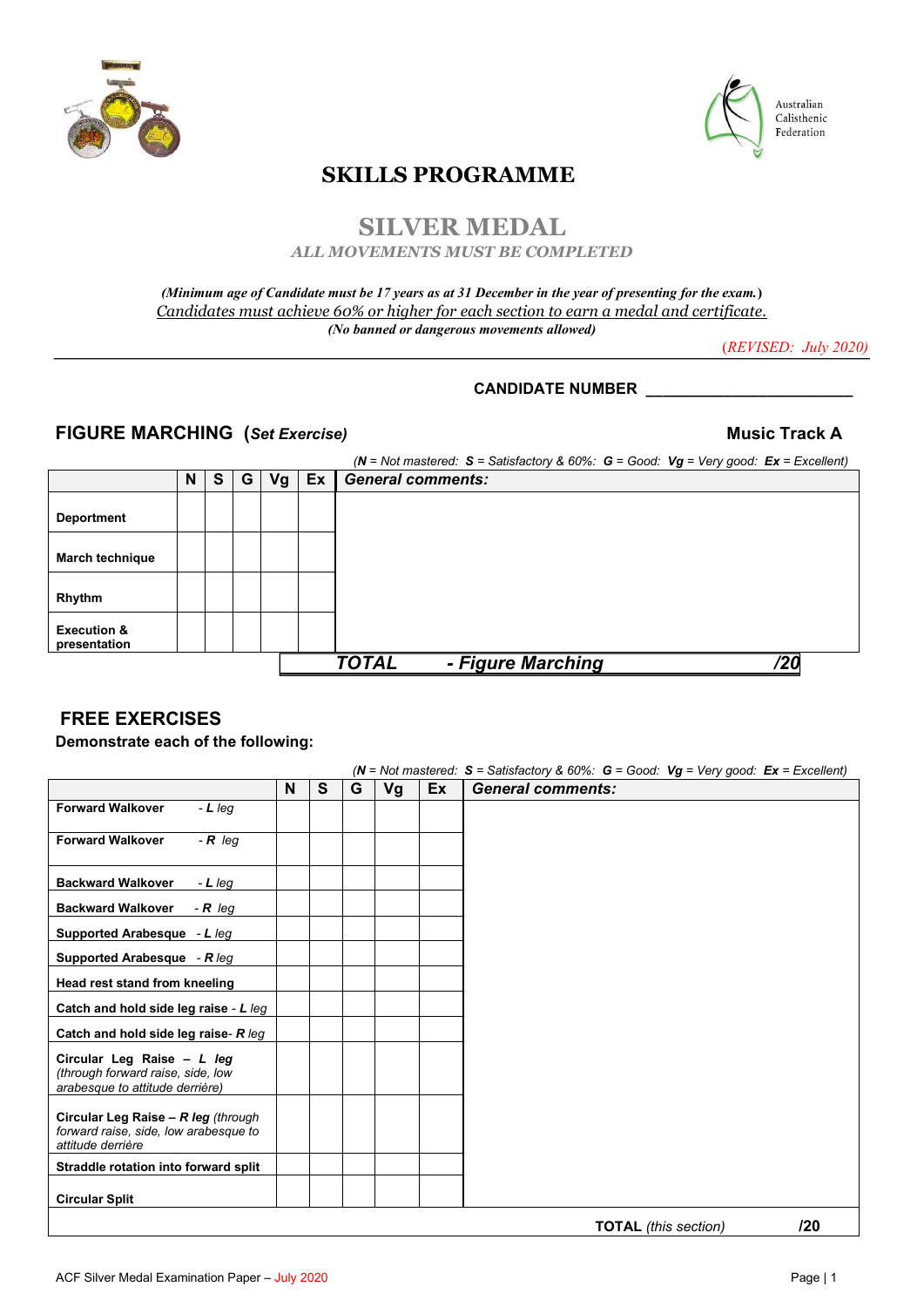# **FREE EXERCISES** cont'd…

## *Perform Pre-choreographed Exercise* **Music Track A or B**

To include*:* 

- a) Four (4) of the above movements
- b) Balance of floor work
- c) Bends using both sides of the body
- d) Movements with degree of difficulty appropriate to this level

|                        |   |   |   |    |    | (N = Not mastered: $S = S$ atisfactory & 60%: $G = Good$ : $Vg = Very good$ : $Ex = Excellent$ ) |
|------------------------|---|---|---|----|----|--------------------------------------------------------------------------------------------------|
|                        | N | S | G | Vg | Ex | <b>General comments:</b>                                                                         |
| <b>Technique</b>       |   |   |   |    |    |                                                                                                  |
| Value & complexity     |   |   |   |    |    |                                                                                                  |
| <b>Precision</b>       |   |   |   |    |    |                                                                                                  |
| <b>Flexibility</b>     |   |   |   |    |    |                                                                                                  |
| Leg & footwork         |   |   |   |    |    |                                                                                                  |
| <b>Execution &amp;</b> |   |   |   |    |    |                                                                                                  |
| presentation           |   |   |   |    |    |                                                                                                  |
|                        |   |   |   |    |    | חלו<br>$TOTAI$ (this section)                                                                    |

**TOTAL** *(this section)* 

*TOTAL - Free Exercises /40*

# **ROD EXERCISES**

Examiner will request **2 of the 3** following set rod combinations **to counts only**:

### **Combination A**

*Commence left side oblique twist up, in classical pose right foot derrière.* 

- 1-4 Slide rod towards **left** into 4 under grip flashes to the **right**, Bourée to **right**
- 5-7 Change to top grip flashing towards **left** (3 flashes) stay on demi-pointe
- 8 Step onto **right** leg (classical pose with **left** foot derrière) **left** side raise twist top grip.
- 9-10 Slide rod towards **right** side into **left** oblique back twist facing the **right** side, step towards **right** side on **right** leg.
- 11-12 Execute **right** leg penchée arabesque maintain **left** oblique back twist.

### **Combination B**

*Commence left front corner at attention facing the front.* 

| Turning waltz towards right back corner, left side raise twist with curve overhead.                       |
|-----------------------------------------------------------------------------------------------------------|
| Continue $2nd$ half of turning waltz, with right forward oblique twist down facing left downstage corner. |
| Take rod to right side oblique twist up, Posé onto right foot, left leg retiré.                           |
| Untwist and re-twist into left side oblique twist down, Posé onto right foot, left leg retiré.            |
| 1 posé pirouette with right vertical twist                                                                |
| 1 posé pirouette roll through to left vertical twist                                                      |
| Finish with side step to back right corner, swing right arm across body to strike obliquely up with left  |
| arm at hips firm                                                                                          |
|                                                                                                           |

### **Combination C**

*Commence facing left downstage corner. Right leg forward pressed on demi-pointe, right forward raise twist with curve overhead.* 

- 1-2 Circle arm around to **right** back twist to the left side, step onto **right** foot to face front with **left** side toe point on fondu.
- 3-4 2 under grip flashes behind back
- 5-6 Slide rod into **left** back twist to **right** side
- 7-8 Take rod to **left** side raise twist with **right** curve overhead.
- 9-10 Roll rod towards **left** into 3 under grip flashes to the **right** stepping forward on **left** foot
- 11-12 **Right** side développé with **right** side oblique twist up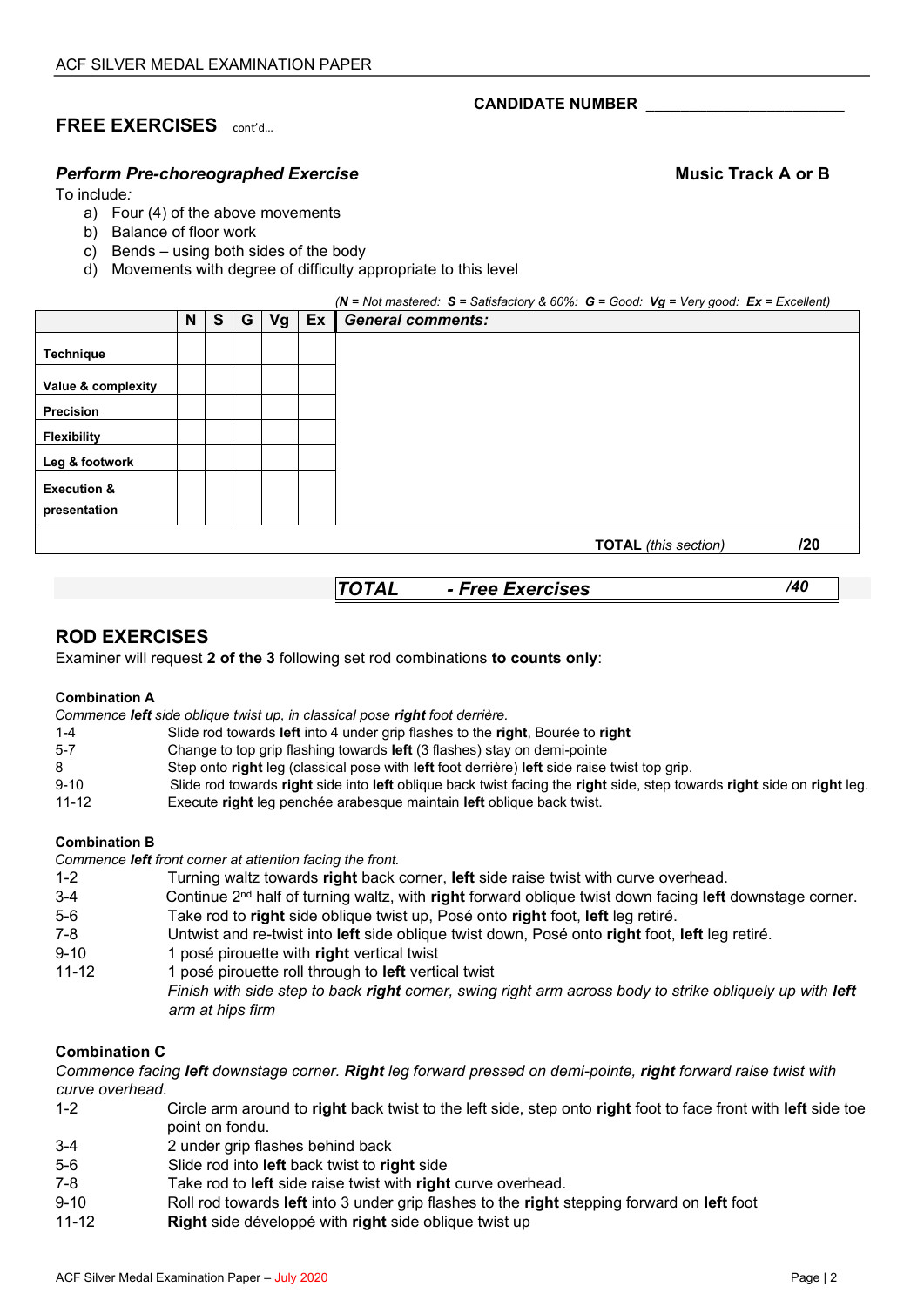## **ROD EXERCISES** cont'd...

( $\boxtimes$  the appropriate boxes - 2 of the 3)

**Combination A** 

**Combination B**

**Combination C**

## **Perform Pre Choreographed Exercise Music Track A or B Music Track A or B Music Track A or B**

To include*:* 

- a) Flashing at centre back of the body
- b) Eight (8) counts flashing in top grip, changing to eight (8) counts flashing in under grip
- c) Combined with various rod movements and advanced leg work with a high arabesque to be shown
- d) Making full use of the working area in a creative arrangement

|                                        | N | S | G | Vg | $Ex$ General comments: |
|----------------------------------------|---|---|---|----|------------------------|
| <b>Combinations</b>                    |   |   |   |    |                        |
| Rod technique                          |   |   |   |    |                        |
| Value &<br>complexity                  |   |   |   |    |                        |
| Precision                              |   |   |   |    |                        |
| Leg & footwork                         |   |   |   |    |                        |
| <b>Execution &amp;</b><br>presentation |   |   |   |    |                        |

*(N = Not mastered: S = Satisfactory & 60%: G = Good: Vg = Very good: Ex = Excellent)*

| <b>TOTAL</b> | - Rod Exercises | /20 |
|--------------|-----------------|-----|
|              |                 |     |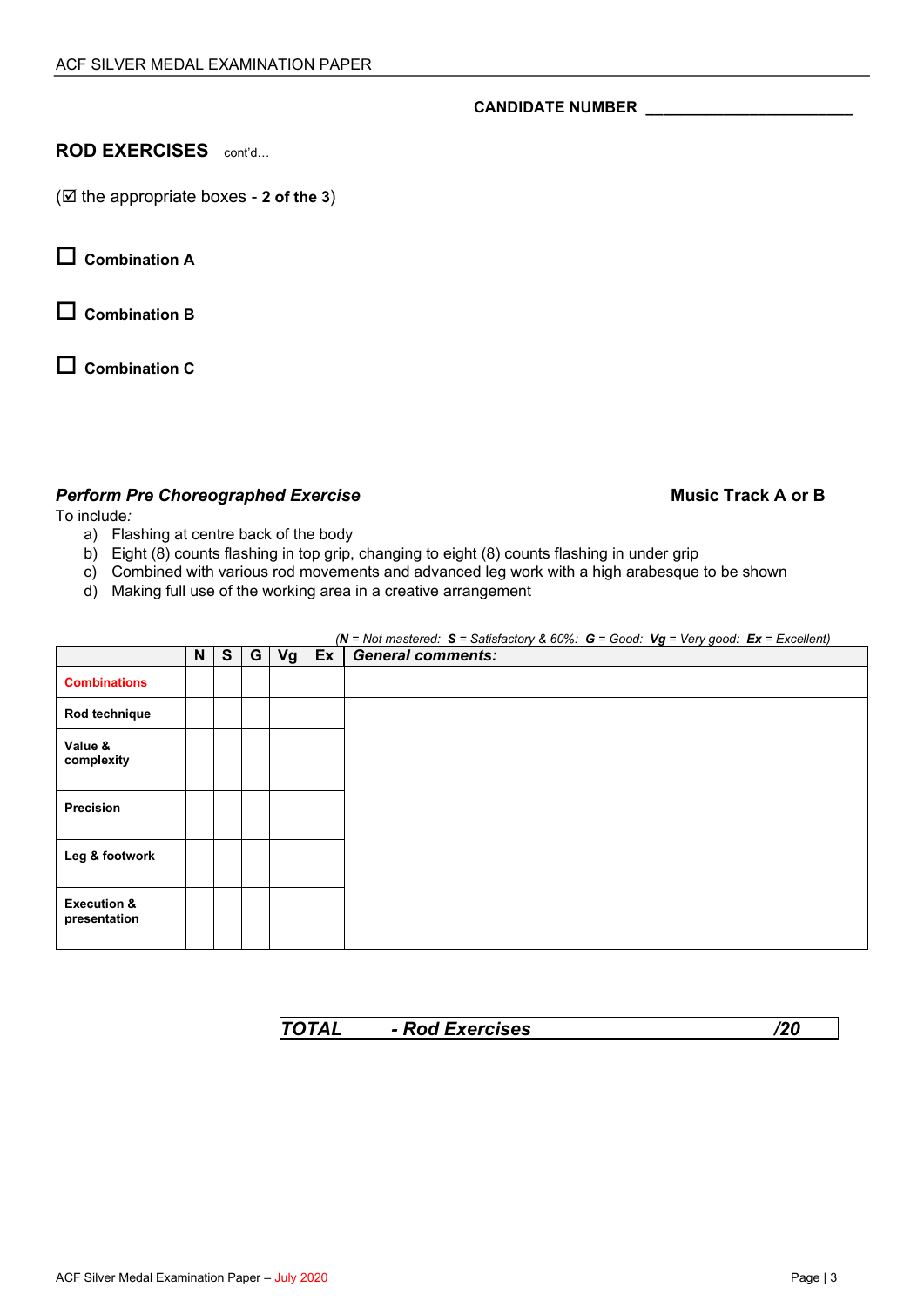## **CLUB SWINGING**

## - **All swings will be requested**

|                                                                          |   |   |   |    |    | ( $N = Not$ mastered: $S =$ Satisfactory & 60%: $G =$ Good: $Vg = Very$ good: $Ex =$ Excellent) |
|--------------------------------------------------------------------------|---|---|---|----|----|-------------------------------------------------------------------------------------------------|
|                                                                          | N | S | G | Vg | Ex | <b>General comments:</b>                                                                        |
| <b>INWARD:</b>                                                           |   |   |   |    |    |                                                                                                 |
| Multiple hip swing - commence and<br>finish with backswing both hands    |   |   |   |    |    |                                                                                                 |
| <b>Neck cross</b>                                                        |   |   |   |    |    |                                                                                                 |
| <b>Hip Cross</b>                                                         |   |   |   |    |    |                                                                                                 |
| <b>OUTWARD:</b>                                                          |   |   |   |    |    |                                                                                                 |
| Multiple hip swing - commence and<br>finish with backswing both hands    |   |   |   |    |    |                                                                                                 |
| <b>Neck cross</b>                                                        |   |   |   |    |    |                                                                                                 |
| Double wrist cross - facing side                                         |   |   |   |    |    |                                                                                                 |
| (R or L direction)<br>PARALLEL:                                          |   |   |   |    |    |                                                                                                 |
| Multiple hip swing - commence and<br>finish with backswing both hands    |   |   |   |    |    |                                                                                                 |
| Neck cross - forward and backward<br>side                                |   |   |   |    |    |                                                                                                 |
| <b>Hip cross</b>                                                         |   |   |   |    |    |                                                                                                 |
| Double wrist cross - facing forward<br>side                              |   |   |   |    |    |                                                                                                 |
| (R or L direction)<br><u>SIDE WINDMILL</u> :                             |   |   |   |    |    |                                                                                                 |
| Multiple hip swing - commence<br>and finish with backswing both<br>hands |   |   |   |    |    |                                                                                                 |
| <b>Hip/wrist swing</b>                                                   |   |   |   |    |    |                                                                                                 |
| <b>Overhead wrist cross</b>                                              |   |   |   |    |    |                                                                                                 |
| <b>Hip cross</b>                                                         |   |   |   |    |    |                                                                                                 |
| Neck cross - backward side                                               |   |   |   |    |    |                                                                                                 |
| <b>OUTWARD WINDMILL:</b>                                                 |   |   |   |    |    |                                                                                                 |
| <b>Chest cross</b>                                                       |   |   |   |    |    |                                                                                                 |
| Dual/double hip swing                                                    |   |   |   |    |    |                                                                                                 |
| <b>INWARD WINDMILL:</b>                                                  |   |   |   |    |    |                                                                                                 |
| <b>Chest cross</b>                                                       |   |   |   |    |    |                                                                                                 |
| Dual/double hip swing                                                    |   |   |   |    |    |                                                                                                 |
|                                                                          |   |   |   |    |    | 120<br><b>TOTAL</b> (this section)                                                              |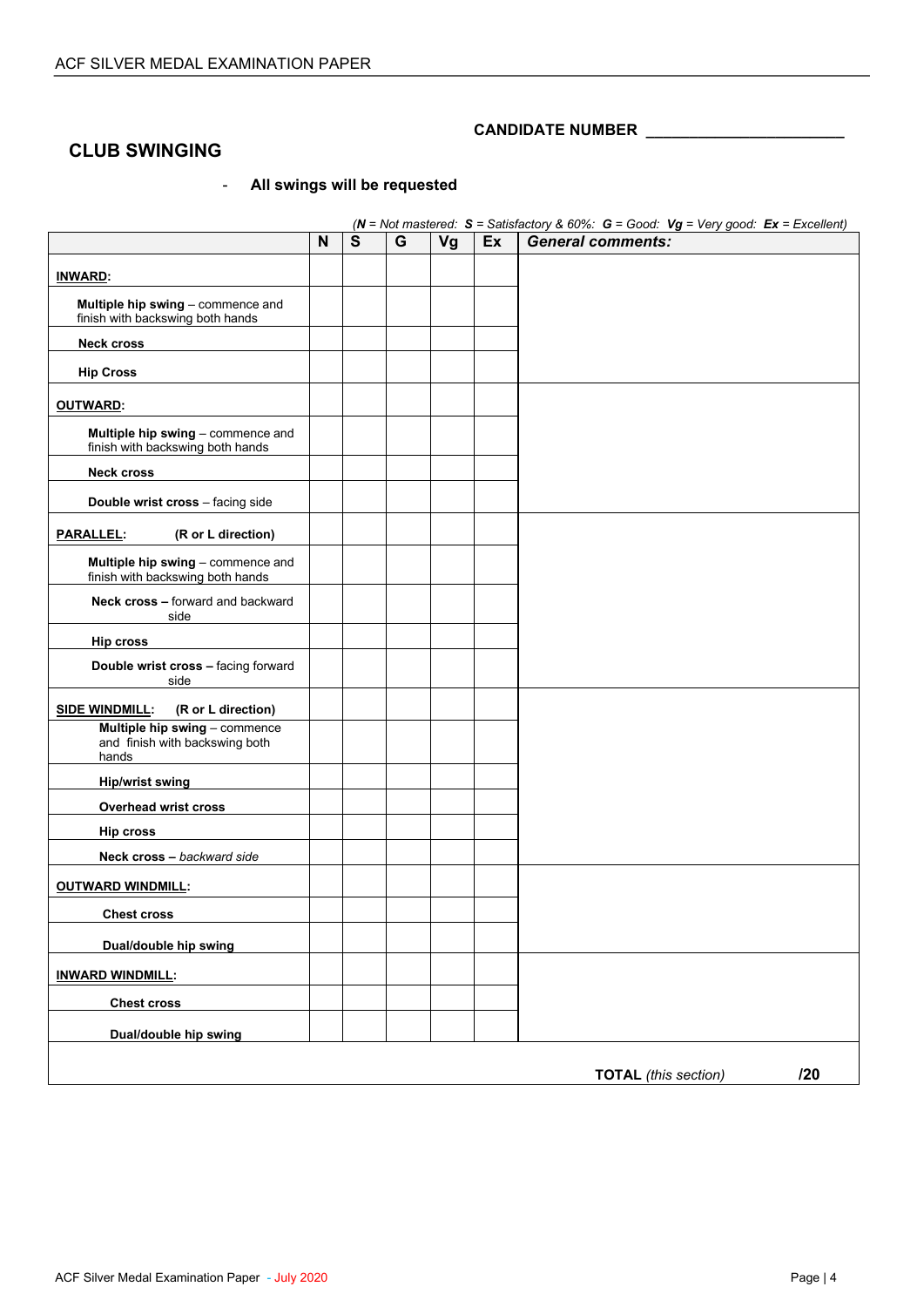## **CLUB SWINGING**  $\text{confd}$ ...

## *Perform Pre Choreographed Exercise*

To include:

- 16 bars outward
	- and
- 16 bars side windmill

Both exercises must include appropriate swings for this level including those displaying different swings in each hand, and foot and leg work appropriate to this level.

|                                        |   |          |   |    |    | (N = Not mastered: $S =$ Satisfactory & 60%: $G =$ Good: $Vg = Very$ good: $Ex =$ Excellent) |
|----------------------------------------|---|----------|---|----|----|----------------------------------------------------------------------------------------------|
|                                        | N | <b>S</b> | G | Vg | Ex | <b>General comments:</b>                                                                     |
| Club technique                         |   |          |   |    |    |                                                                                              |
| Value &<br>complexity                  |   |          |   |    |    |                                                                                              |
| Rhythm                                 |   |          |   |    |    |                                                                                              |
| <b>Execution &amp;</b><br>presentation |   |          |   |    |    |                                                                                              |
|                                        |   |          |   |    |    | /20<br><b>TOTAL</b> (this section)                                                           |

## **AESTHETIC & DANCE**

### **Demonstrate each of the following:**

(with leg of choice and choice of arm lines, except where specified, and with optional entry and exit to each dance movement/step)

|                                                                                           |   |   |   |    |    | ( $N = Not$ mastered: $S =$ Satisfactory & 60%: $G =$ Good: $Vg = Very$ good: $Ex =$ Excellent) |                             |     |
|-------------------------------------------------------------------------------------------|---|---|---|----|----|-------------------------------------------------------------------------------------------------|-----------------------------|-----|
|                                                                                           | N | S | G | Vg | Ex |                                                                                                 |                             |     |
| Sissonne in attitude derrière and arms<br>in $5th$                                        |   |   |   |    |    |                                                                                                 |                             |     |
| Grand jeté forward with attitude<br>derrière                                              |   |   |   |    |    |                                                                                                 |                             |     |
| Posé pirouette en dehors (raised leg<br>moves outward) also known as 'lame<br>duck'       |   |   |   |    |    |                                                                                                 |                             |     |
| Cabriole derrière                                                                         |   |   |   |    |    |                                                                                                 |                             |     |
| Demi arabesque on fondu, continue to<br>penchée arabesque with straight<br>supporting leg |   |   |   |    |    |                                                                                                 |                             |     |
| Grand rond de jambe en dehors<br>(outward) finishing in arabesque<br>derrière             |   |   |   |    |    |                                                                                                 |                             |     |
| Renversé with relevé en dehors<br>(outward)                                               |   |   |   |    |    |                                                                                                 |                             |     |
| Sissone with chassé passé to fouetté                                                      |   |   |   |    |    |                                                                                                 |                             |     |
| sauté in arabesque (arms from 1 <sup>st</sup> to                                          |   |   |   |    |    |                                                                                                 |                             |     |
| 1 <sup>st</sup> arabesque                                                                 |   |   |   |    |    |                                                                                                 |                             |     |
|                                                                                           |   |   |   |    |    |                                                                                                 | <b>TOTAL</b> (this section) | 120 |